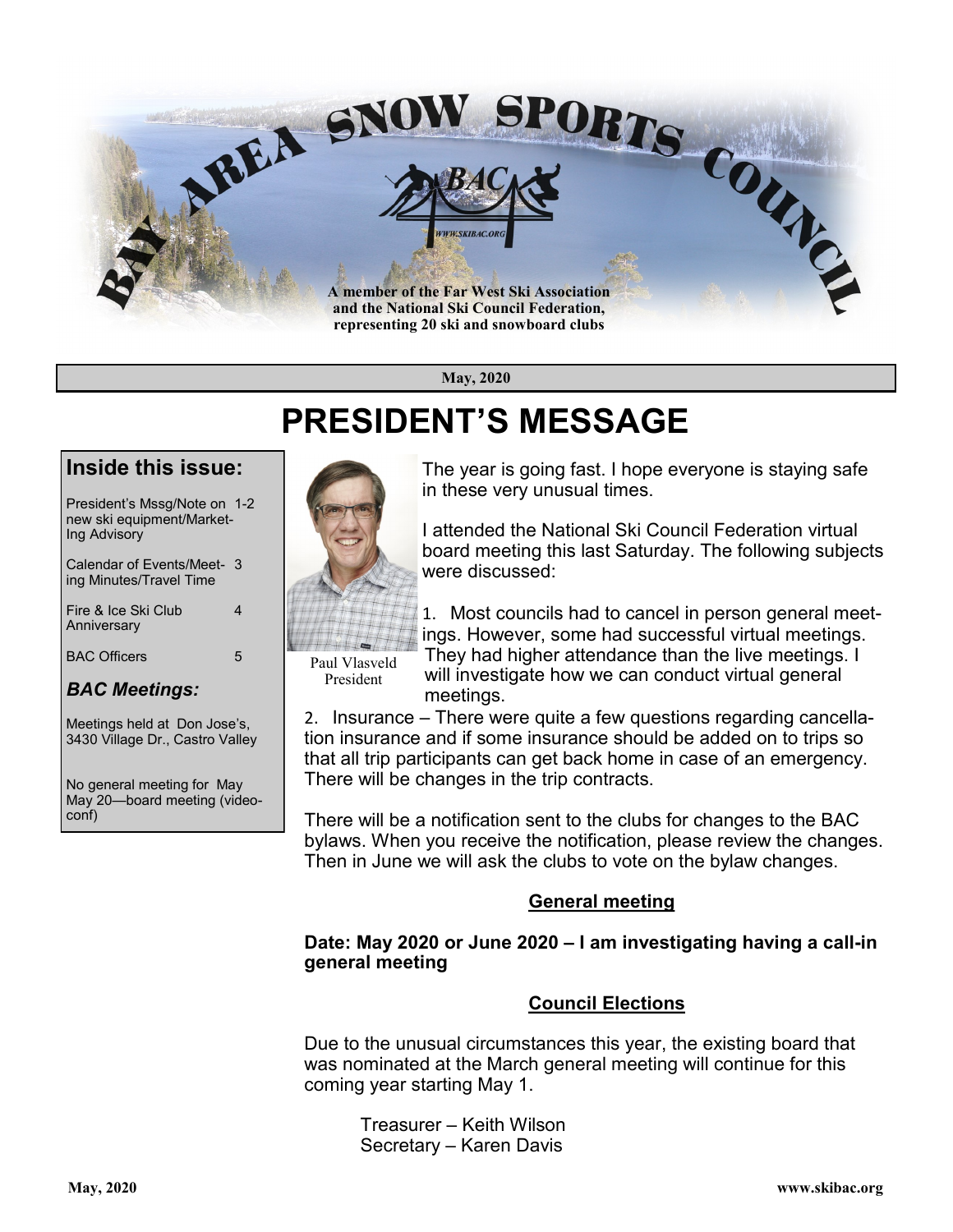# **PRESIDENT'S MESSAGE**

Membership – Benelia Terry Industry Liaison – Norm Glickman Benefits – Open Travel – Gail Burns Communications – Dennie Warren Past President – Dennis Heffley Public Affairs – Harry Davis

I look forward to working with all the board members. I would like to thank all of the board members for all of their efforts this past year.

Club Reps, if you would like any Skier guides, you can contact myself and I will mail them to you. For membership guides, contact Benelia for any additional cards.

#### **BAC Man & Woman of the Year**

Due to the Cancellation of the Convention this year, the current Man and Woman of the Year will be the BAC Man and Woman of the year for next year.

#### **Travel**

Watch for the information about trips coming in

BAC mini trips –

Gail will send out an update for this year's Bike and Barge.

FWSA Ski week 2021 – Sun Valley – We are taking sign-ups for the trip

[www.skibac.org](http://www.skibac.org)

2021:

[https://fwsa.org/content.aspx?](https://fwsa.org/content.aspx?page_id=22&club_id=623165&module_id=334825) [page\\_id=22&club\\_id=623165&module\\_id=334825](https://fwsa.org/content.aspx?page_id=22&club_id=623165&module_id=334825)

#### **89th Annual FWSA Convention**

The 89<sup>th</sup> Convention will be held in San Diego. Stay tuned for more information. San Diego Council will be the host council. It should be a fantastic convention based upon my experience at the last convention held in San Diego. <http://www.fwsa.org/Conventions/conventions.html>

#### **Upcoming events**

Snowbomb shows – TBD San Jose - TBD San Francisco Pier 35 - TBD Sacramento Convention Center - TBD

#### **Racing**

The racing season finished five races before being cancelled due to COVID-19. Open. The Championships were cancelled as well.

Open League -- [https://sites.google.com/site/](https://sites.google.com/site/openleagueracing/home) [openleagueracing/home](https://sites.google.com/site/openleagueracing/home) Singles league -- <https://slracing.org/index.html>

As always, I would like to thank all the volunteers and board members that contribute to the continuing success of the Bay Area Snow Sports Council (BAC).

Please do not hesitate to contact me with your ideas, concerns, and suggestions. Remember Bay Area Council of Ski Clubs (BAC) is your Council.

Please be safe and stay healthy. I am excited about next year.

Paul Vlasveld Bay Area Snow Sports Council (BAC) President

The newest thing in skis —- BOOTSKIS —- by Stolt —- the evolution in ski equipment....

For a video  $\&$  info on this please go to stoltsports.com...

I have a pair of bootskis that I would like to give to anyone interested….. Please contact me at dennieluuu1@gmail.com ….

nonoonoonoonoonoonoonoonoonoonoonoo **WANTED:**

**A CLUB MEMBER TO COME FORWARD AND TAKE CONTROL OF**

### **"MARKETING"**

**(Those interested please contact Paul)**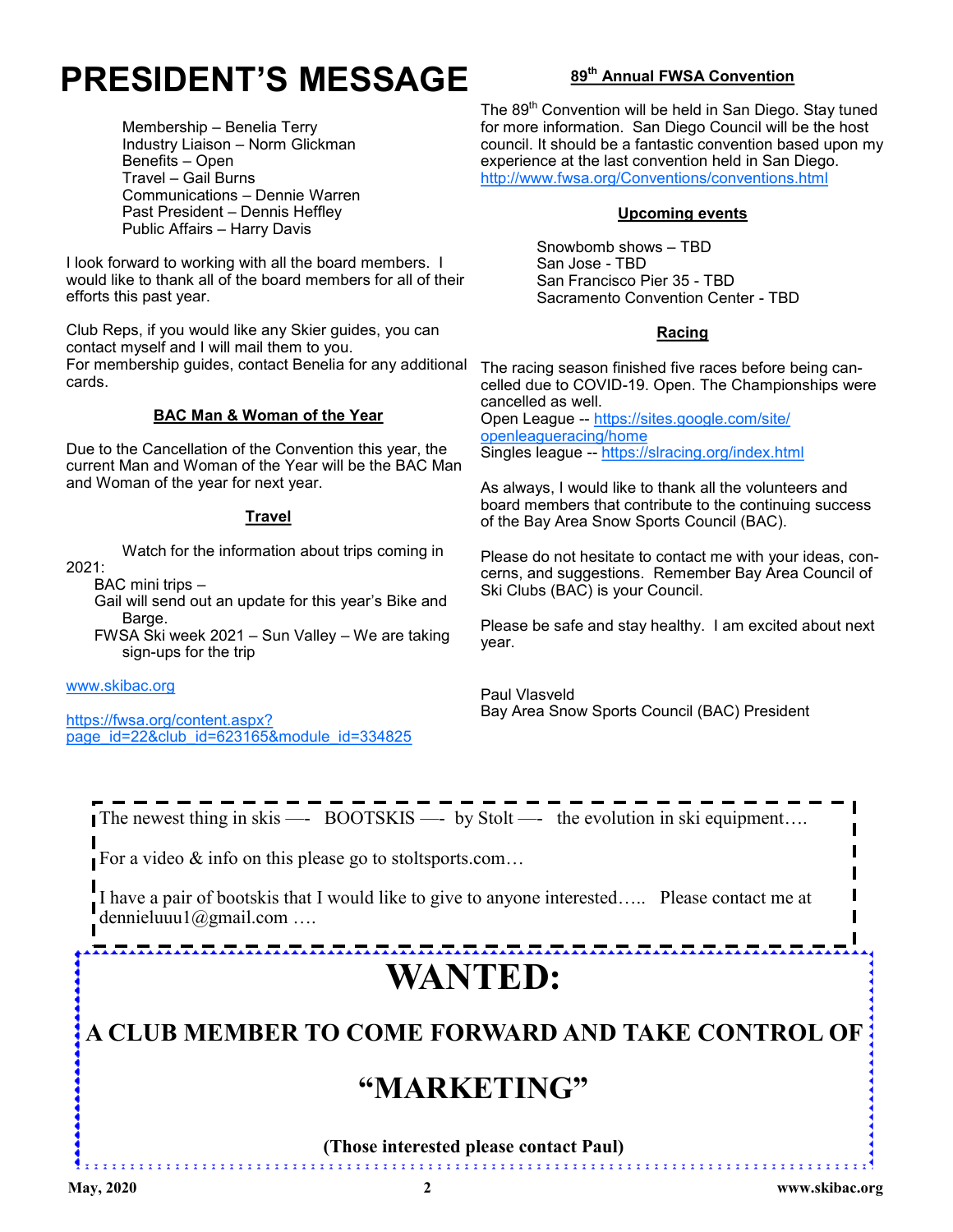# **Calendar of Activities**

| (activities TBD) | <b>MAY</b>  | <b>THINGS TO COME</b>                                                         |
|------------------|-------------|-------------------------------------------------------------------------------|
| (activities TBD) | <b>JUNE</b> | For more info/details go to skibac.org [Calendar<br>of Events]                |
| (activities TBD) | <b>JULY</b> | <b>8/8-15 &amp; BAC Bike &amp; Barge - Venice to Mantua, Italy</b><br>$22-29$ |
|                  |             | $-9/3-13$<br><b>FWSA Croatia Adventure Trip</b>                               |

**DIRECTOR REPORTS**

#### **2020 BAC OFFICER ELEC-TIONS: With the BAC General Meeting planned for April 13 being postponed due to the COVID-19 pandemic, voting for BAC Officers planned for Monday, April 13 was also postponed. The incumbents holding the positions of Secretary, Treasurer, Travel Director. Public Affairs, Communications, Membership, Industry Liaison,**



Karen Davis BAC Secretary

**and Website who were up for re-election in 2020 have agreed to continue in their positions until elections at the 2021 April meeting. Elections for these positions will be for a** *one-year term***. The incumbents continuing for one-year terms are listed below:**

President: Paul Vlasveld (re-elected as President in January)

- Treasurer: Keith Wilson
- Secretary: Karen Davis
- Communications: Dennie Warren
- Travel Director: Gail Burns
- Industry Liaison: Norm Glickman
- Membership: Benelia Terry
- Public Affairs: Harry Davis
- Website: Cathy Wilson

If you have an interest in serving as an Officer please contact Paul Vlasveld: [bac.president@skibac.org](mailto:bac.president@skibac.org) or 408-247-6472

Karen Davis BAC Secretary

### **Travel Time**

The April rain & snow showers will bring green beauty & wildflowers to our hills & mountains in May! The County Parks trails, the golf courses & even Mt. Baldy Ski Resort are all opening up with "socialdistancing" restrictions in place. A bit of "Nature therapy" is highly recommended.



Gail Burns BAC Travel **Director** 

We now have 15 spots available on our BAC 2021 FWSA Ski Week to Sun Valley from January 30-February 6th, 2021. We have a 3 bedroom condo and Sun Valley Inn rooms available so ask your friends to join you. If interested, please send in our BAC Trip Preference & other forms. (see website) Please mail your \$200 Deposit check to: Gail Burns 123 Phillips Lane Woodside, CA. 94062. We have extended our Cancellation time to October 10th, 2020 without penalty as well!

For those who have already signed up for Sun Valley, BAC has the option for non-stop Group Air into the local Hailey airport with free ground transportation. We need at least 10 skiers to send in their \$50 refundable deposit to get our United Group Air (\$530) with a total of 32 seats reserved. Boise Group flights and ground transportation on Southwest may also be reserved for BAC if we get enough interested skiers.

Best wishes for a healthy spring!

Gail Burns BAC Travel Director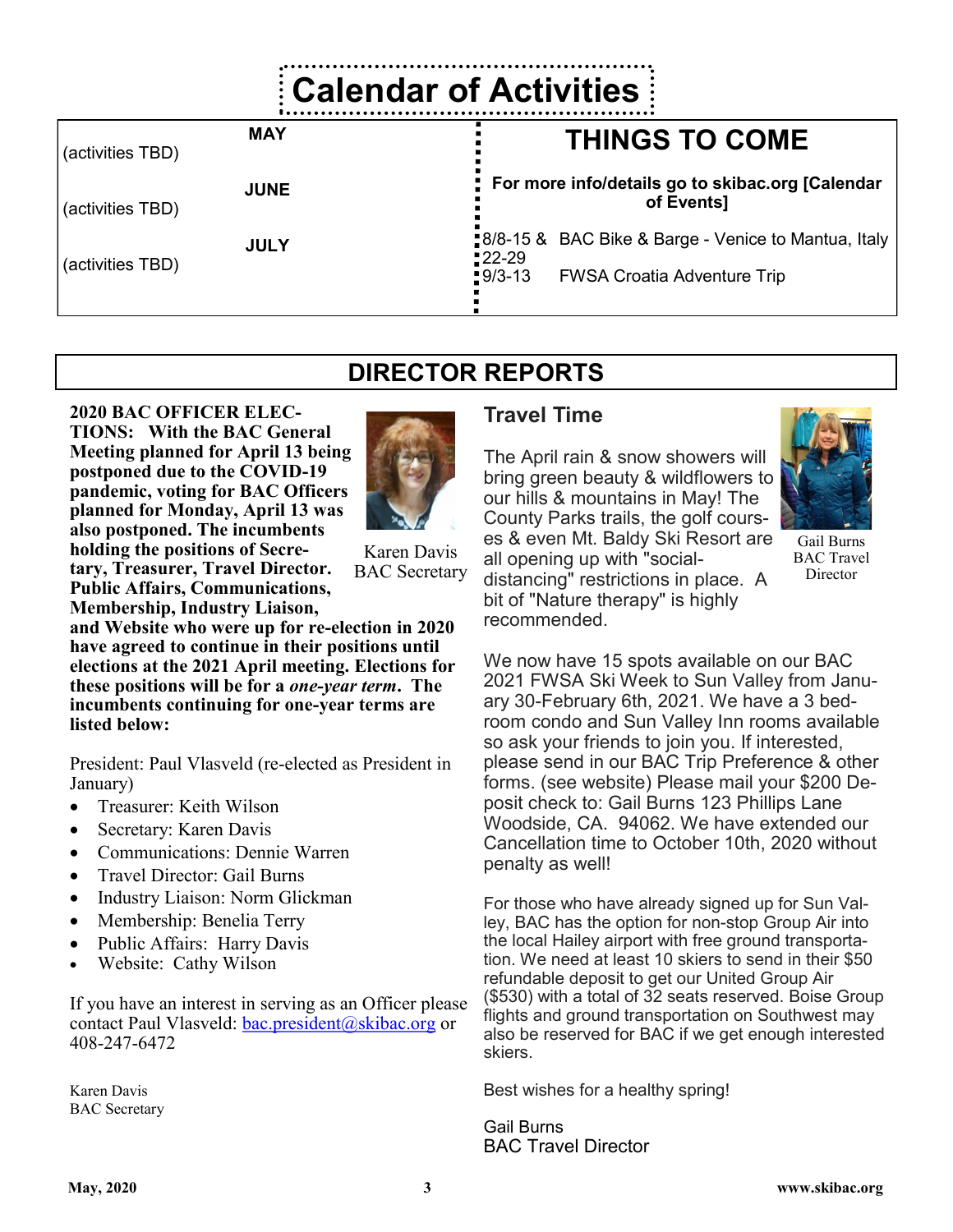

More than Just a Ski Club We invite you to join us in our 30th anniversary celebration activities! We have events planned throughout the year, ending with our gala on 10/10/20.

> January 16-20: Urban Winter Fest February 8: Whale Watching February 29-March7: NBS Summit March 21: 40+ Club Evening Out April 18: Walk and Lunch in San Francisco May 23-25: Holiday Hikes June 13: Brunch and Game Day July 4: Holiday Hike **August 8: Jazz Festival Hike August 15: Annual Picnic** September 5-7: Holiday Hikes October 10th: 30th Anniversary Gala Please RSVP at: SanJoseFireAndIce@gmail.com

> > (all outdoor activities are weather-permitting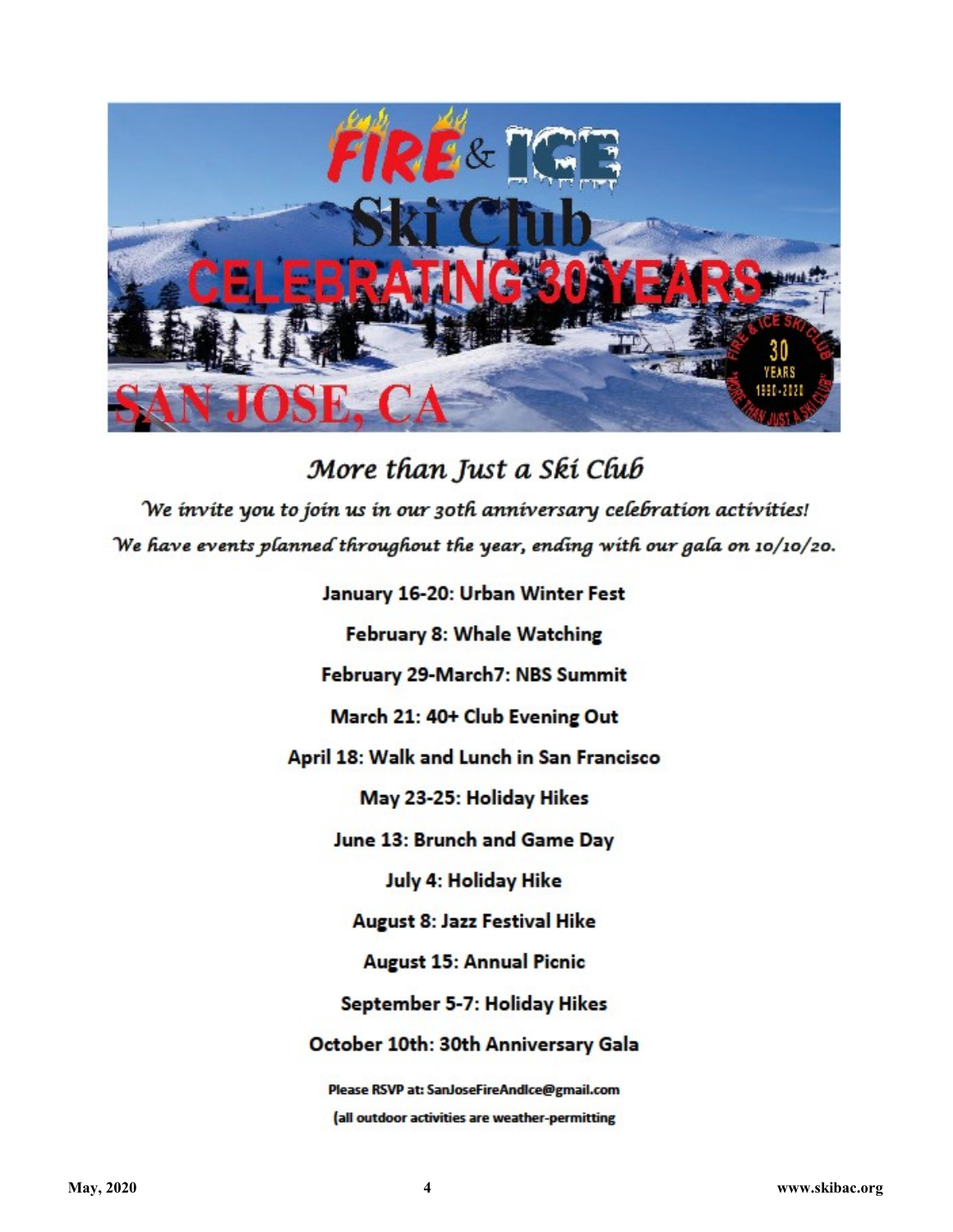

### **Board of Directors**

| <b>PRESIDENT</b>        | <b>PAUL VLASVE</b> |
|-------------------------|--------------------|
| PAST-PRESIDENT          | <b>DENNIS HEFF</b> |
| <b>SECRETARY</b>        | <b>KAREN DAVIS</b> |
| <b>TREASURER</b>        | <b>KEITH WILSO</b> |
| <b>MEMBERSHIP</b>       | <b>BENELIA TER</b> |
| <b>TRAVEL</b>           | <b>GAIL BURNS</b>  |
| <b>PUBLIC AFFAIRS</b>   | <b>HARRY DAVIS</b> |
| <b>COMMUNICATIONS</b>   | <b>DENNIE WAR</b>  |
| <b>INDUSTRY LIAISON</b> | NORMAN GLI         |
|                         |                    |

ELD 408-247-6472 **bac.president@skibac.org** PAST—PRESIDENT DENNIS HEFFLEY **bac.pastpresident@skibac.org** SECRETARY KAREN DAVIS **bac.secretary@skibac.org** TREASURER KEITH WILSON **bac.treasurer@skibac.org** REY **bac.membership@skibac.org** TRAVEL GAIL BURNS 650-255-7883 **bac.travel@skibac.org Public Affairs Harry Dac.publicaffairs@skibac.org** REN 510-759-3415 **bac.communications@skibac.org** CKMAN 530-906-4328 **bac.industry@skibac.org** 

### **Committee Directors**

HISTORY MARY AZEVEDO 925-944-9816 **bac.historian@skibac.org** COMMUNITIES HARRY DAVIS 925-686-3774 **bac.communities@skibac.org** WEBMASTER CATHY WILSON **bac.webmaster@skibac.org** DIRECTORY EDITOR DENNIE WARREN **bac.directoryeditor@skibac.org**

### **League Officers**

SINGLES LEAGUE PRESIDENT KARL SMITH **bac.singlesleaguepresident@skibac.org** SINGLES LEAGUE RACING JOHN WALSH **bac.singlesleagueracing@skibac.org** OPEN LEAGUE RACING DEBI PHELPS **bac.openleagueracing@skibac.org**

### **Website/Phone Numbers**

| <b>BAC Web Site</b>      | skibac.org                                      |
|--------------------------|-------------------------------------------------|
| BAC Newsletter email     | bac.communications@skibac.org                   |
| Singles League Racing    | slracing.org                                    |
| Open League Racing       | https://sites.google.com/site/openleagueracing/ |
| Far West Ski—Association | fwsa.org                                        |
| Far West Ski—Racing      | fwra.com                                        |
| Web Cams on the Slopes   | magnifeye.com                                   |
| Road conditions          | 800-427-7623 or skibac.org                      |
| Weather                  | nws.mbay.net/home.html                          |
| Natl Ski Council Fed     | www.skifederation.org                           |
|                          |                                                 |